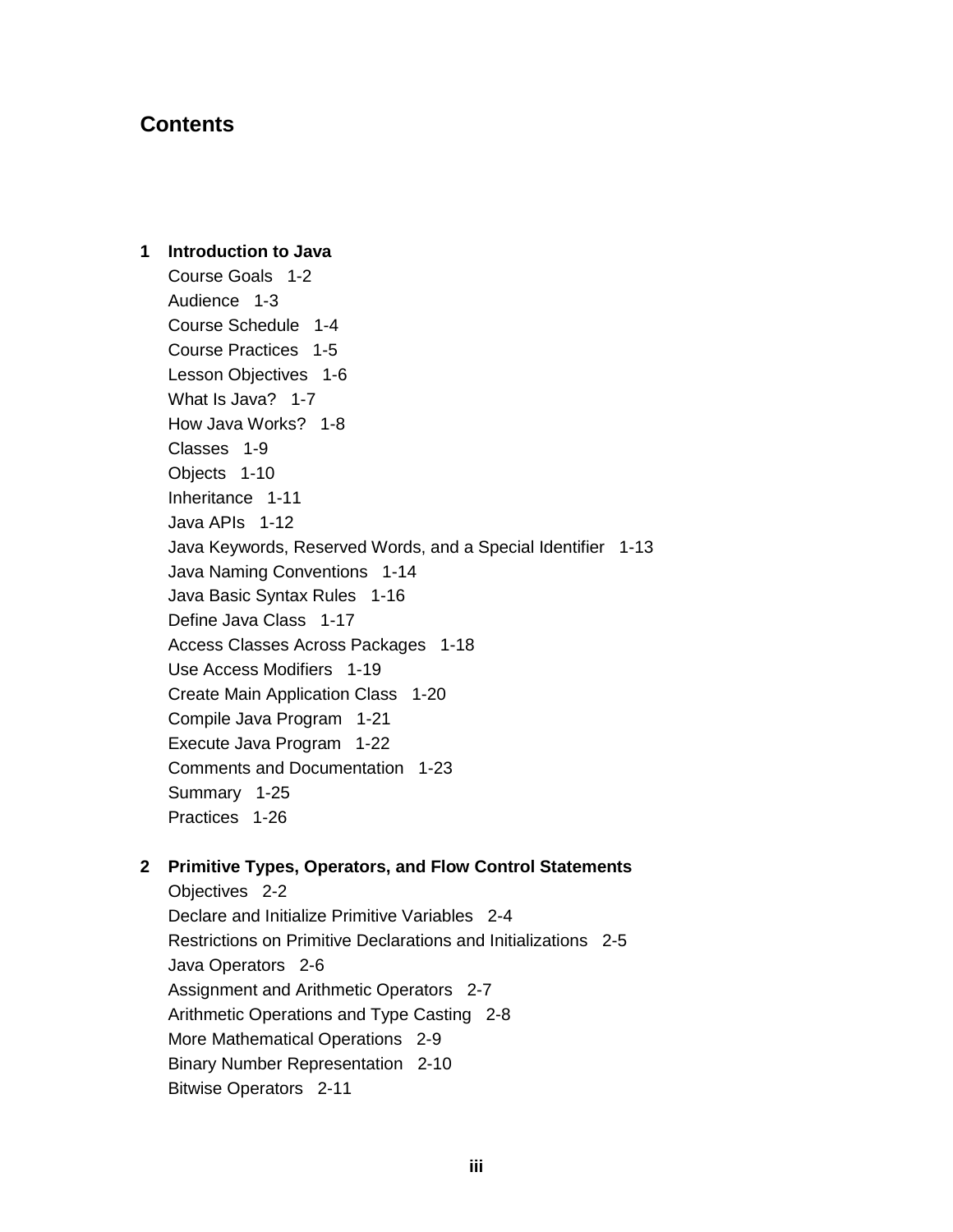Equality, Relational, and Conditional Operators 2-12 Short-Circuit Evaluation 2-13 Flow Control Using if/else Construct 2-14 Ternary Operator 2-15 Flow Control Using switch Construct 2-16 JShell 2-17 Summary 2-18 Practices 2-19

3 Text, Date, Time, and Numeric Objects

Objectives 3-2 String Initialization 3-3 String Operations 3-4 String Indexing 3-5 StringBuilder: Introduction 3-6 Wrapper Classes for Primitives 3-7 Representing Numbers Using BigDecimal Class 3-8 Method Chaining 3-9 Local Date and Time 3-10 More Local Date and Time Operations 3-11 Instants, Durations, and Periods 3-13 Zoned Date and Time 3-14 Represent Languages and Countries 3-15 Format and Parse Numeric Values 3-17 Format and Parse Date and Time Values 3-18 Localizable Resources 3-21 Format Message Patterns 3-22 Formatting and Localization: Example 3-23 Summary 3-24 Practices 3-25

### 4 Classes and Objects

Objectives 4-2 UML: Introduction 4-3 Modeling Classes 4-4 Modeling Interactions and Activities 4-6 Designing Classes 4-7 Creating Objects 4-8 Define Instance Variables 4-9 Define Instance Methods 4-10 Object Creation and Access: Example 4-11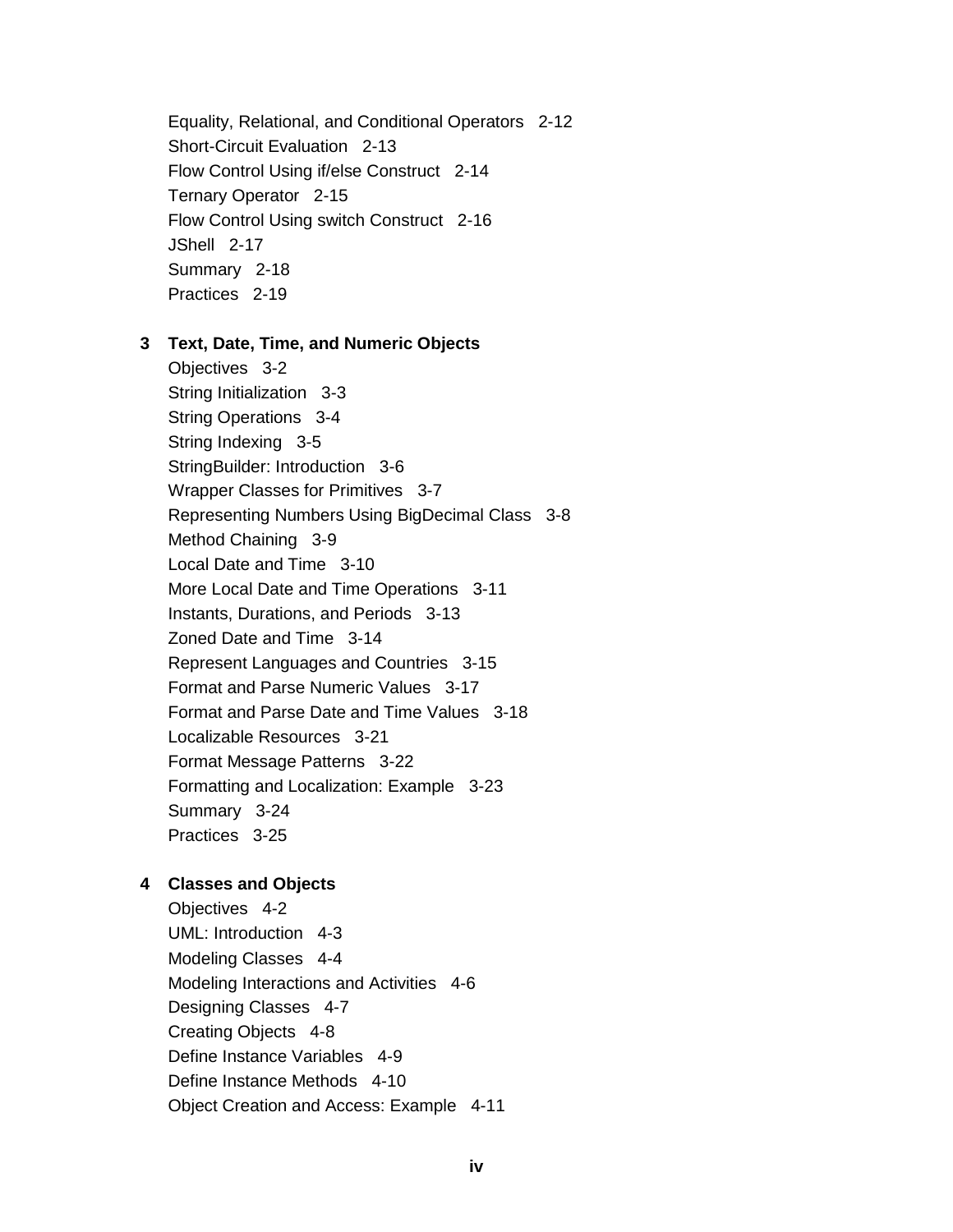Local Variables and Recursive Object Reference 4-12 Local Variable Type Inference 4-14 Define Constants 4-15 Static Context 4-16 Accessing Static Context 4-17 Combining Static and Final 4-18 Other Static Context Use Cases 4-19 NetBeans IDE: Introduction 4-21 Summary 4-22 Practices 4-23

#### 5 Improved Class Design

Objectives 5-2 Overload Methods 5-3 Variable Number of Arguments 5-4 Define Constructors 5-5 Reuse Constructors 5-6 **Access Modifiers Summary 5-7** Define Encapsulation 5-8 Define Immutability 5-9 Constants and Immutability 5-10 Enumerations 5-11 **Complex Enumerations 5-12** Java Memory Allocation 5-13 Parameter Passing 5-14 Java Memory Cleanup 5-15 Summary 5-16 Practices 5-17

### 6 Inheritance

Objectives 6-2 Extend Classes 6-3 Obiect Class 6-4 Reuse Parent Class Code Through Inheritance 6-6 Instantiating Classes and Accessing Objects 6-7 Rules of Reference Type Casting 6-8 Verify Object Type Before Casting the Reference 6-9 Reference Code Within the Current or Parent Object 6-10 Define Subclass Constructors 6-11 Class and Object Initialization Summary 6-12 Override Methods and Use Polymorphism 6-14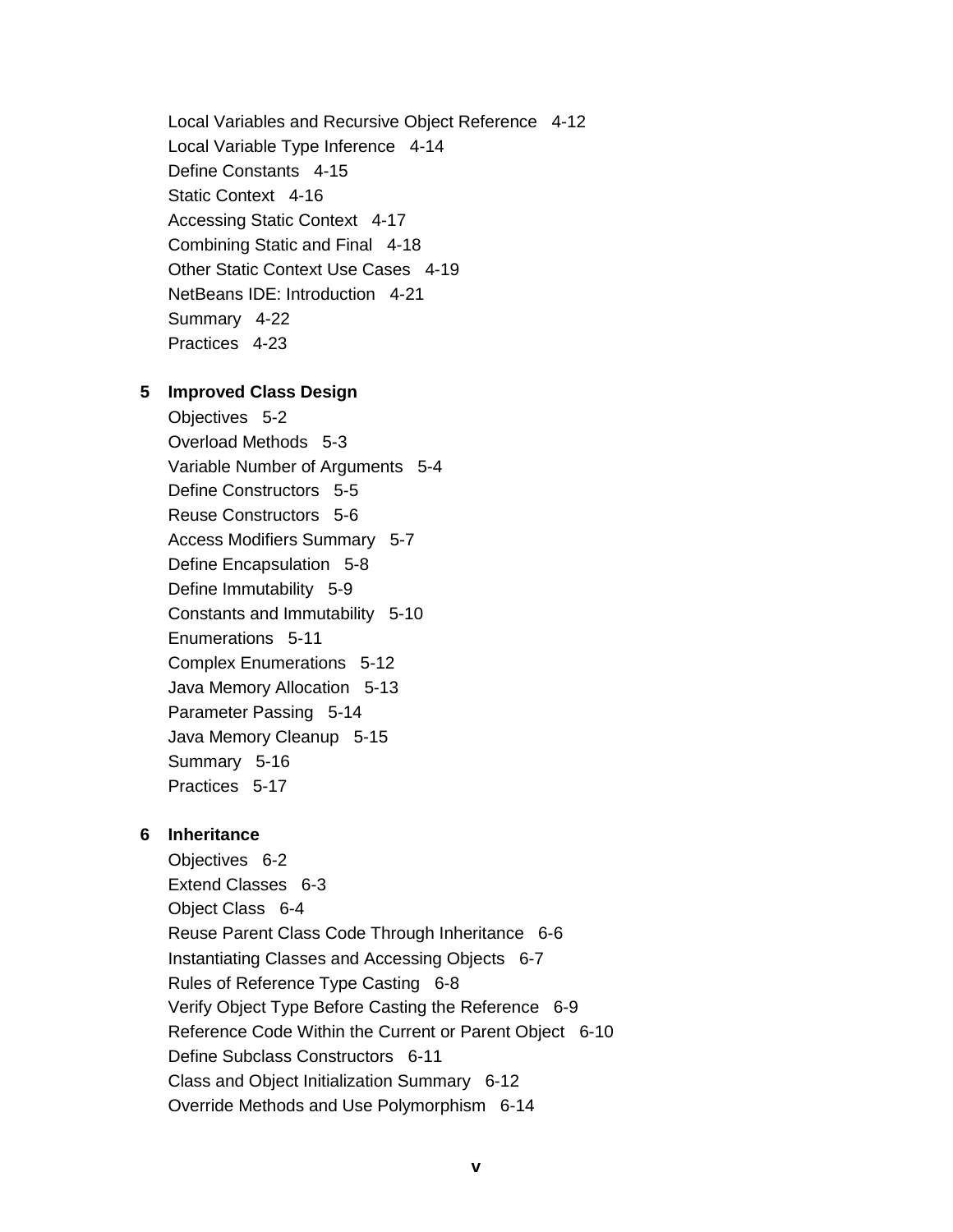Reuse Parent Class Logic in Overwritten Method 6-16 Define Abstract Classes and Methods 6-17 Define Final Classes and Methods 6-19 Override Object Class Operations: toString 6-20 Override Object Class Operations: equals 6-21 Override Object Class Operations: hashCode 6-22 Compare String Objects 6-23 Factory Method Pattern 6-24 Summary 6-25 Practices 6-26

#### 7 Interfaces

Objectives 7-2 Java Interfaces 7-3 Multiple Inheritance Problem 7-4 Implement Interfaces 7-5 Default, Private, and Static Methods in Interfaces 7-6 Interface Hierarchy 7-7 Interface Is a Type 7-8 Functional Interfaces 7-9 Generics 7-10 Use Generics 7-11 Examples of Java Interfaces: java.lang.Comparable 7-13 Examples of Java Interfaces: java.util.Comparator 7-14 Examples of Java Interfaces: java.lang. Cloneable 7-15 Composition Pattern 7-16 Summary 7-17 Practices 7-18

### 8 Arrays and Loops

Objectives 8-2 Arrays 8-3 Combined Declaration, Creation, and Initialization of Arrays 8-4 Multidimensional Arrays 8-5 Copying Array Content 8-6 Arrays Class 8-7 Loops 8-8 Processing Arrays by Using Loops 8-9 Complex for Loops 8-10 Embedded Loops 8-11 Break and Continue 8-12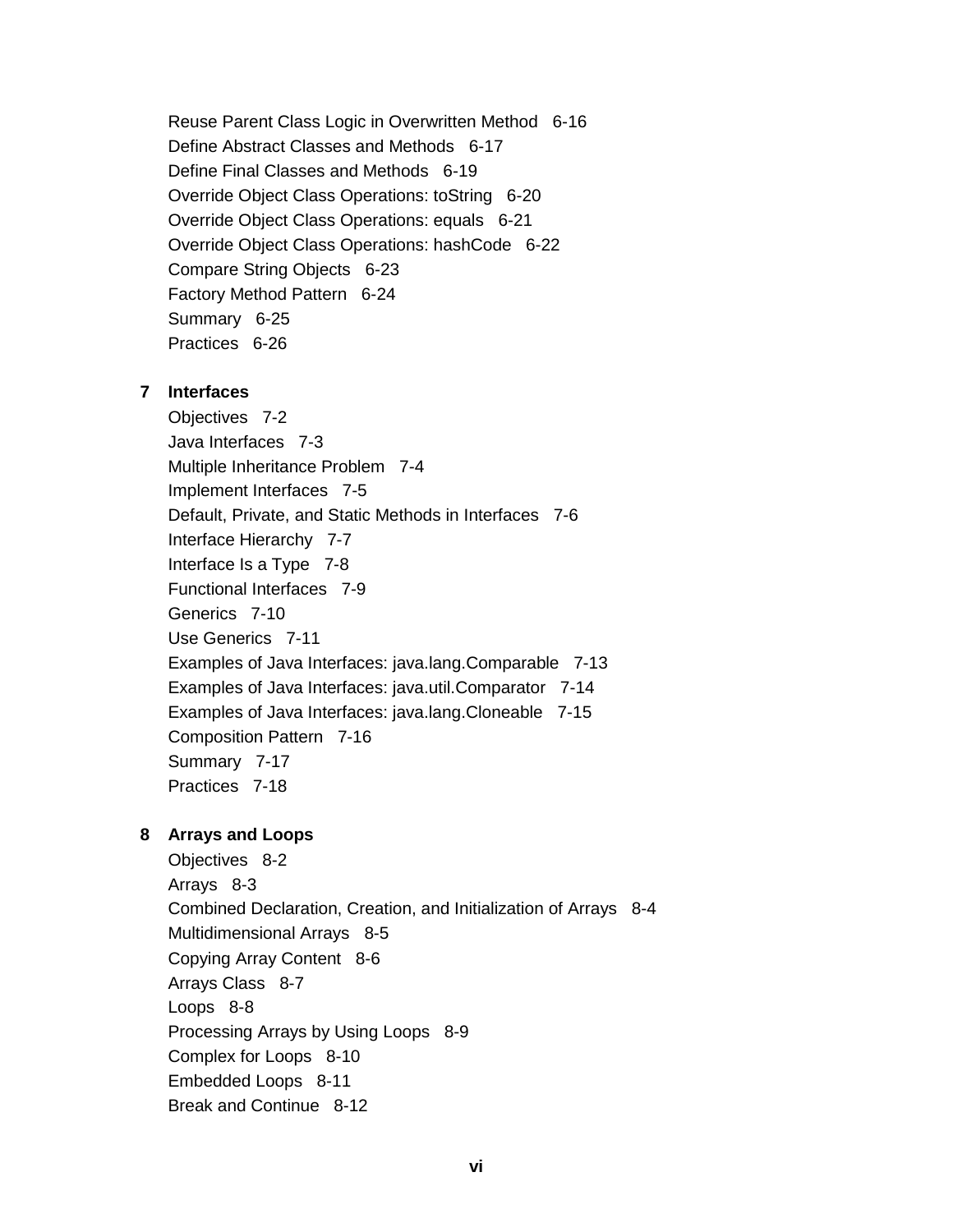Summary 8-13 Practices 8-14

## 9 Collections

Objectives 9-2 Introduction to Java Collection API 9-3 Java Collection API Interfaces and Implementation Classes 9-4 Create List Object 9-5 Manage List Contents 9-6 Create Set Object 9-7 Manage Set Contents 9-8 Create Deque Object 9-9 Manage Deque Contents 9-10 Create HashMap Object 9-11 Manage HashMap Contents 9-12 Iterate through Collections 9-13 Other Collection Behaviors 9-14 Use java.util.Collections Class 9-15 Access Collections Concurrently 9-16 Prevent Collections Corruption 9-17 Legacy Collection Classes 9-19 Summary 9-20 Practices 9-21

# 10 Nested Classes and Lambda Expressions

Objectives 10-2 Types of Nested Classes 10-3 Static Nested Classes 10-6 Member Inner Classes 10-7 Local Inner Classes 10-9 Anonymous Inner Classes 10-10 Anonymous Inner Classes and Functional Interfaces 10-12 Understand Lambda Expressions 10-13 Define Lambda Expression Parameters and Body 10-14 Use Method References 10-15 Default and Static Methods in Functional Interfaces 10-16 Use Default and Static Methods of the Comparator Interface 10-17 Use Default and Static Methods of the Predicate Interface 10-18 Summary 10-19 Practices 10-20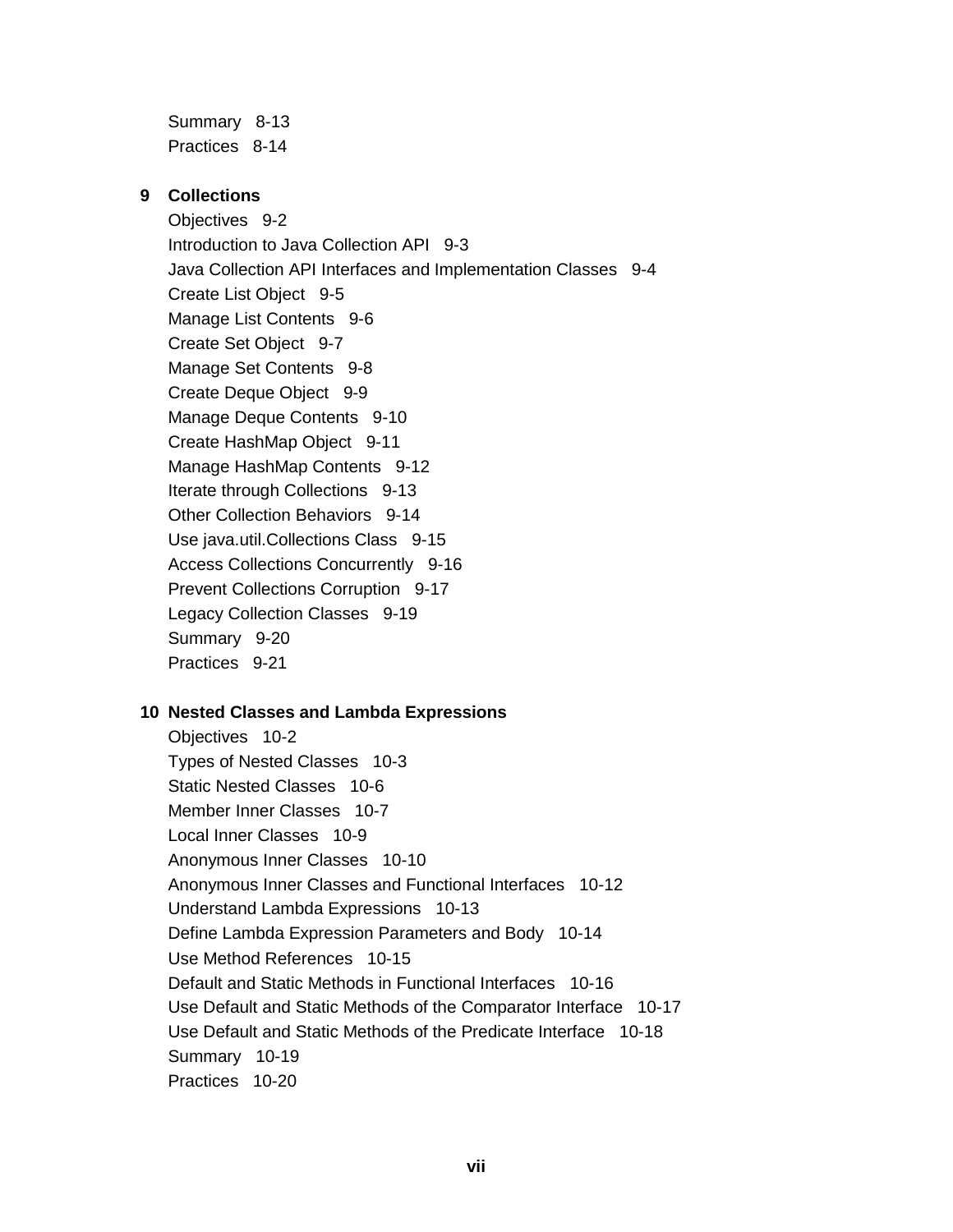#### 11 Java Streams API

Objectives 11-2 Characteristics of Streams 11-3 Create Streams Using Stream API 11-4 Stream Pipeline Processing Operations 11-5 Using Functional Interfaces 11-6 Primitive Variants of Functional Interfaces 11-7 Bi-argument Variants of Functional Interfaces 11-9 Perform Actions with Stream Pipeline Elements 11-10 Perform Filtering of Stream Pipeline Elements 11-11 Perform Mapping of Stream Pipeline Elements 11-12 Join Streams using flatMap Operation 11-13 Other Intermediate Stream Operations 11-14 Short-Circuit Terminal Operations 11-15 Process Stream Using count, min, max, sum, average Operations 11-16 Aggregate Stream Data using reduce Operation 11-17 General Logic of the collect Operation 11-19 Using Basic Collectors 11-20 Perform a Conversion of a Collector Result 11-21 Perform Grouping or Partitioning of the Stream Content 11-22 Mapping and Filtering with Respect to Groups or Partitions 11-23 Parallel Stream Processing 11-25 Parallel Stream Processing Guidelines 11-26 Restrictions on Parallel Stream Processing 11-27 Summary 11-29 Practices 11-30

### 12 Handle Exceptions and Fix Bugs

Objectives 12-2 Using Java Logging API 12-3 Logging Method Categories 12-4 Guarded Logging 12-6 Log Writing Handling 12-7 Logging Configuration 12-9 Describe Java Exceptions 12-10 Create Custom Exceptions 12-11 Throwing Exceptions 12-12 Catching Exceptions 12-13 Exceptions and the Execution Flow 12-14 Example Throwing an Unchecked Exception 12-15 Example Throwing a Checked Exception 12-16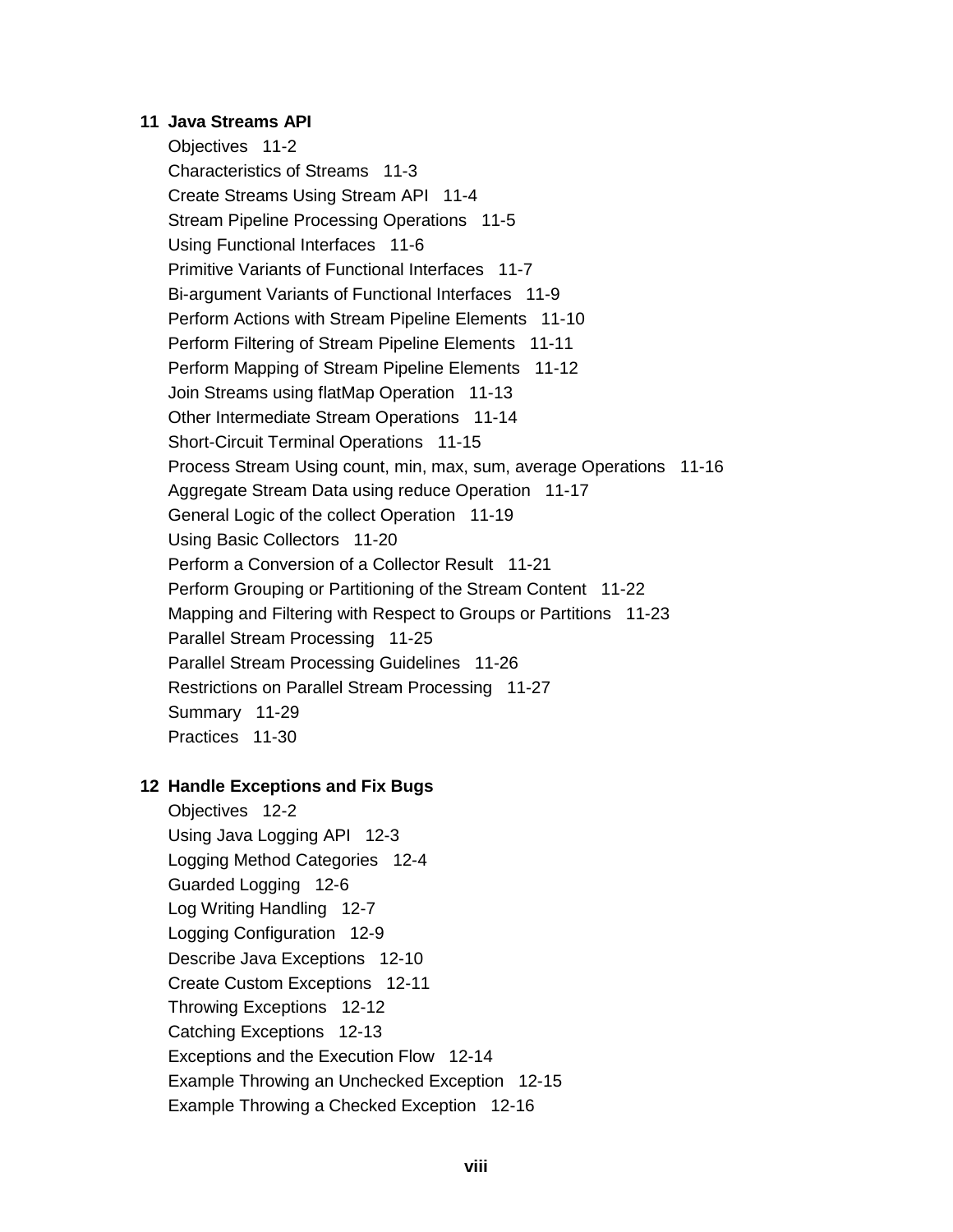Handling Exceptions 12-17 Resource Auto-Closure 12-18 Suppressed Exceptions 12-19 Handle Exception Cause 12-20 Java Debugger 12-21 Debugger Actions 12-22 Manipulate Program Data in Debug Mode 12-23 Validate Program Logic Using Assertions 12-24 Normal Program Flow with No Exceptions 12-25 Program Flow Producing a Runtime Exception 12-27 Program Flow Catching Specific Checked Exception 12-29 Program Flow Catching Any Exceptions 12-31 Summary 12-33 Practices 12-34

## 13 Java IO API

Objectives 13-2 Java Input-Output Principals 13-3 Java Input-Output API 13-4 Reading and Writing Binary Data 13-5 Basic Binary Data Reading and Writing 13-6 Reading and Writing Character Data 13-8 Basic Character Data Reading and Writing 13-9 Connecting Streams 13-10 Standard Input and Output 13-11 Using Console 13-12 Understand Serialization 13-14 Serializable Object Graph 13-15 Object Serialization 13-16 Serialization of Sensitive Information 13-17 **Customize Serialization Process 13-18** Serialization and Versioning 13-19 Working with Filesystems 13-20 Constructing Filesystem Paths 13-22 Navigating the Filesystem 13-24 Analyse Path Properties 13-25 Set Path Properties 13-26 Create Paths 13-28 Create Temporary Files and Folders 13-29 Copy and Move Paths 13-30 Delete Paths 13-31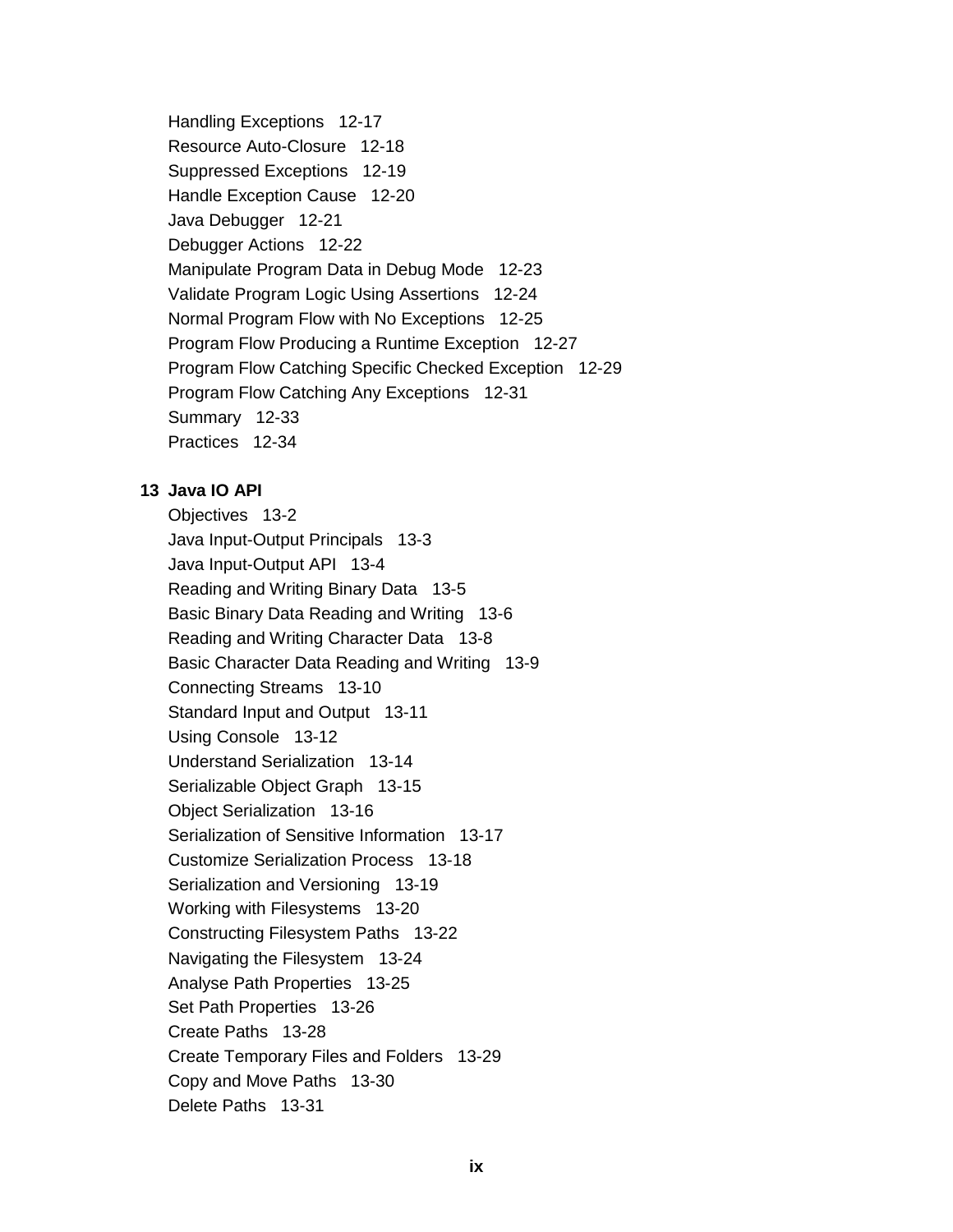Handle Zip Archives 13-32 Represent Zip Archive as a FileSystem 13-33 Access HTTP Resources 13-35 Summary 13-36 Practices 13-37

#### 14 Java Concurrency and Multithreading

Objectives 14-2 Java Concurrency Concepts 14-3 Implement Threads 14-5 Thread Life Cycle 14-6 Interrupt Thread 14-7 Block Thread 14-8 Make Thread Wait Until Notified 14-9 Common Thread Properties 14-10 Create Executor Service Objects 14-11 Manage Executor Service Life Cycle 14-15 Implementing Executor Service Tasks 14-17 Locking Problems 14-19 Writing Thread-Safe Code 14-20 Ensure Consistent Access to Shared Data 14-22 Non-Blocking Atomic Actions 14-23 Ensure Exclusive Object Access Using Intrinsic Locks 14-24 Intrinsic Lock Automation 14-25 Non-Blocking Concurrency Automation 14-27 Alternative Locking Mechanisms 14-28 Summary 14-29 Practices 14-30

### 15 Java Modules

Objectives 15-2 Compile, Package, and Execute Non-Modular Java Applications 15-3 What Is a Module? 15-5 Java Platform Module System (JPMS) 15-7 JPMS Module Categories 15-8 Define Module Dependencies 15-9 Export Module Content 15-10 Modules Example 15-11 Open Module Content 15-12 Open an Entire Module 15-13 Produce and Consume Services 15-14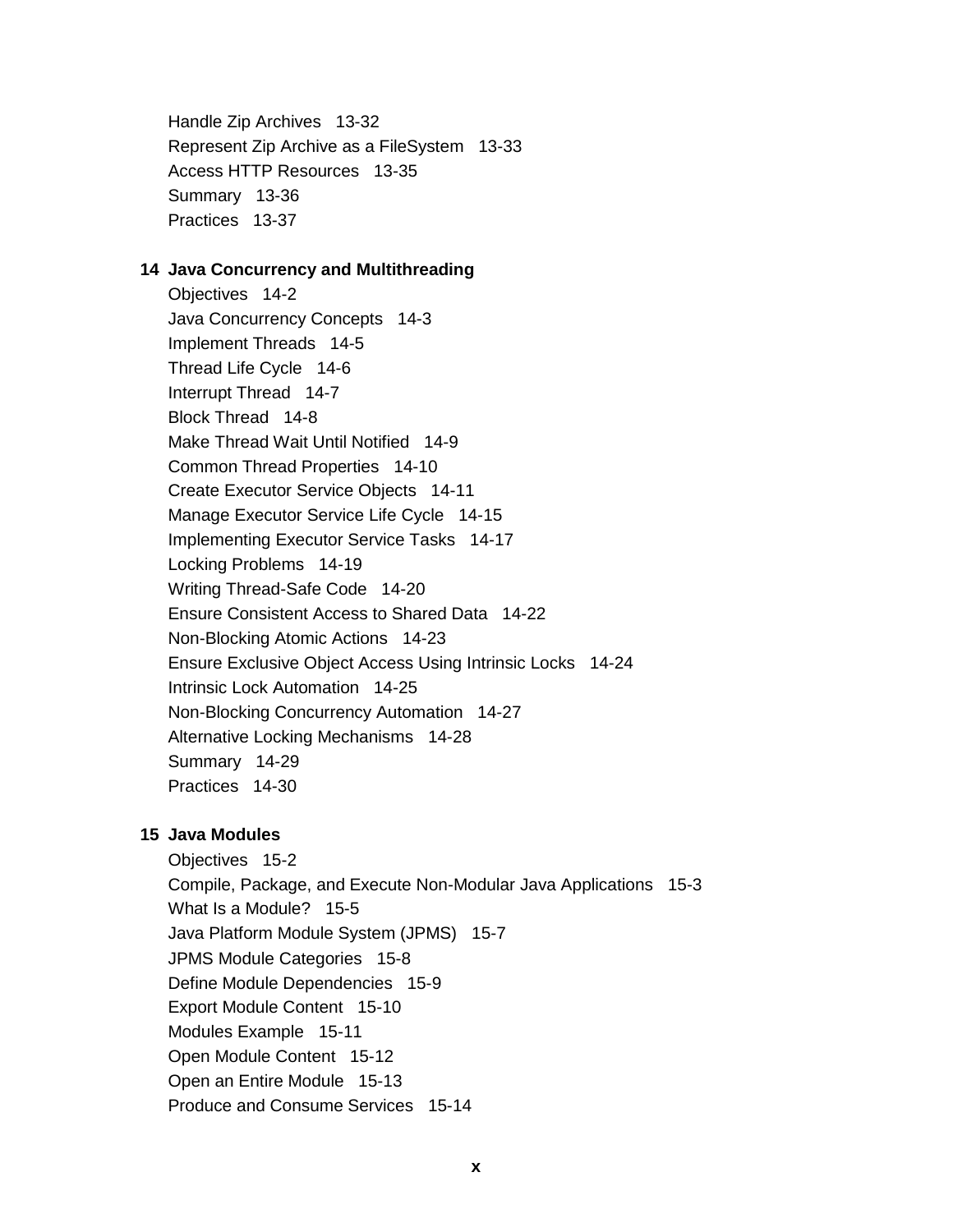Services Example 15-15 Multi-Release Module Archives 15-16 Compile and Package a Module 15-17 Execute a Modularized Application 15-18 Migrating Legacy Java Applications Using Automatic Modules 15-19 Create Custom Runtime Image 15-20 Execute Runtime Image 15-22 Optimize a Custom Runtime Image 15-23 Summary 15-25 Practices 15-26

### A Annotations

Objectives A-2 Introduction to Annotations A-3 Design Annotations A-4 Apply Annotations A-5 **Dynamically Discover Annotations A-7** Document the Use of Annotations A-9 Annotations that Validate Design A-10 Deprecated Annotation A-11 Suppress Compiler Warnings A-12 Var-args and Heap Pollution A-13 Summary A-14

# **B** Java Database Connectivity

Objectives B-2 Java Database Connectivity (JDBC) B-3 **JDBC API Structure B-4** Manage Database Connections B-5 Create and Execute Basic SQL Statements B-6 Create and Execute Prepared SQL Statements B-7 Create and Execute Callable SQL Statements B-8 Process Query Results B-9 Control Transactions B-11 Discover Metadata B-12 Customize ResultSet B-13 Set Up ResultSet Type B-14 Set Up ResultSet Concurrency and Holdability B-16 Summary B-17